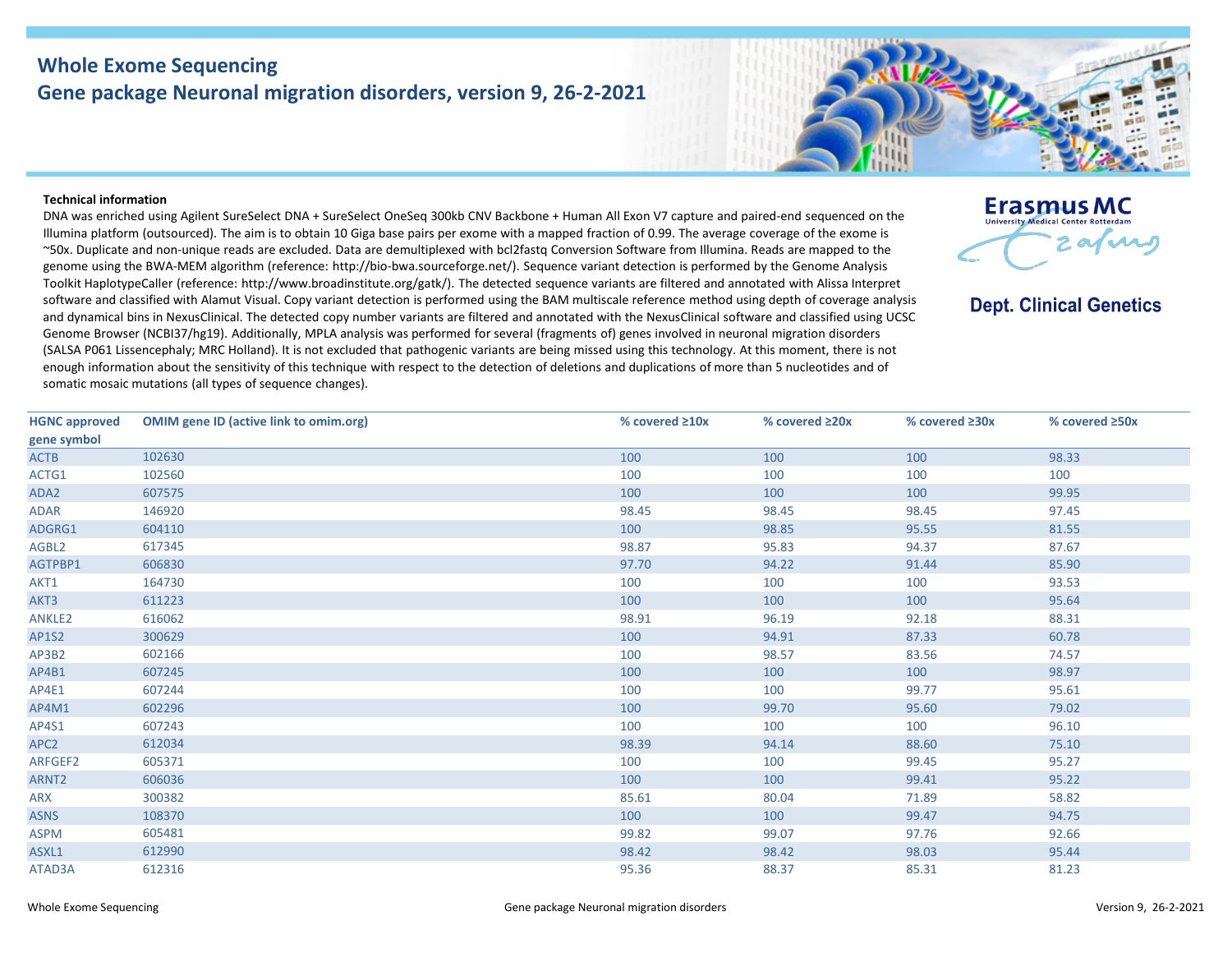| <b>HGNC approved</b> | <b>OMIM gene ID (active link to omim.org)</b> | % covered $\geq 10x$ | % covered ≥20x | % covered ≥30x | % covered ≥50x |
|----------------------|-----------------------------------------------|----------------------|----------------|----------------|----------------|
| gene symbol          |                                               |                      |                |                |                |
| ATAD3B               | 612317                                        | 94.94                | 88.56          | 85.58          | 82.20          |
| ATP1A2               | 182340                                        | 100                  | 100            | 99.46          | 93.95          |
| ATP1A3               | 182350                                        | 100                  | 100            | 99.04          | 92.02          |
| ATP6V0A2             | 611716                                        | 100                  | 99.66          | 98.26          | 92.39          |
| <b>ATR</b>           | 601215                                        | 100                  | 99.95          | 99.23          | 94.76          |
| <b>ATRIP</b>         | 606605                                        | 100                  | 100            | 99.41          | 94.00          |
| <b>B3GALNT2</b>      | 610194                                        | 100                  | 100            | 99.57          | 92.82          |
| B4GAT1               | 605517                                        | 100                  | 100            | 100            | 100            |
| BAP1                 | 603089                                        | 100                  | 99.98          | 97.63          | 91.41          |
| <b>CASK</b>          | 300172                                        | 100                  | 97.33          | 93.54          | 76.84          |
| CCND <sub>2</sub>    | 123833                                        | 100                  | 98.97          | 94.67          | 80.82          |
| CDK5                 | 123831                                        | 100                  | 100            | 100            | 93.23          |
| CDK5RAP2             | 608201                                        | 99.95                | 98.96          | 96.74          | 91.89          |
| CDK6                 | 603368                                        | 100                  | 100            | 99.60          | 91.73          |
| <b>CENPJ</b>         | 609279                                        | 100                  | 100            | 100            | 99.23          |
| <b>CEP135</b>        | 611423                                        | 100                  | 98.78          | 93.77          | 75.53          |
| <b>CEP152</b>        | 613529                                        | 97.93                | 97.58          | 95.74          | 90.55          |
| <b>CEP63</b>         | 614724                                        | 100                  | 98.70          | 92.80          | 75.24          |
| CHMP1A               | 164010                                        | 100                  | 100            | 98.93          | 79.05          |
| <b>CIT</b>           | 605629                                        | 100                  | 99.59          | 98.47          | 94.80          |
| CLEC16A              | 611303                                        | 99.95                | 98.15          | 95.22          | 88.11          |
| CLP1                 | 608757                                        | 100                  | 100            | 100            | 100            |
| <b>COL18A1</b>       | 120328                                        | 100                  | 99.77          | 98.50          | 85.10          |
| COL4A1               | 120130                                        | 99.06                | 97.00          | 93.11          | 83.56          |
| COL4A2               | 120090                                        | 100                  | 99.28          | 97.30          | 88.89          |
| COLGALT1             | 617531                                        | 96.23                | 84.78          | 80.65          | 69.06          |
| <b>CRADD</b>         | 603454                                        | 100                  | 100            | 97.10          | 89.32          |
| CRB <sub>2</sub>     | 609720                                        | 100                  | 99.09          | 97.41          | 85.09          |
| <b>CRPPA</b>         | 614631                                        | 100                  | 97.30          | 94.46          | 82.16          |
| <b>CSTB</b>          | 601145                                        | 100                  | 100            | 99.58          | 75.71          |
| CTC1                 | 613129                                        | 100                  | 100            | 99.31          | 90.43          |
| CTNNA2               | 114025                                        | 100                  | 99.50          | 97.64          | 89.24          |
| CTNND2               | 604275                                        | 94.08                | 91.56          | 88.47          | 81.03          |
| DAB1                 | 603448                                        | 100                  | 100            | 100            | 100            |
| DAG1                 | 128239                                        | 100                  | 100            | 98.72          | 96.62          |
| DCHS1                | 603057                                        | 100                  | 100            | 100            | 98.84          |
| <b>DCX</b>           | 300121                                        | 100                  | 98.56          | 95.83          | 82.33          |
| DDX3X                | 300160                                        | 100                  | 100            | 99.27          | 88.84          |
| DEPDC5               | 614191                                        | 100                  | 99.84          | 98.86          | 95.68          |
| DKC1                 | 300126                                        | 100                  | 98.05          | 94.16          | 83.85          |
| DNMT3A               | 602769                                        | 100                  | 99.28          | 90.86          | 70.43          |
| DYNC1H1              | 600112                                        | 100                  | 99.77          | 98.94          | 95.30          |
| EIF2AK3              | 604032                                        | 99.92                | 97.00          | 93.56          | 86.97          |
| EMG1                 | 611531                                        | 100                  | 100            | 100            | 98.96          |
| EML1                 | 602033                                        | 100                  | 97.06          | 97.06          | 95.09          |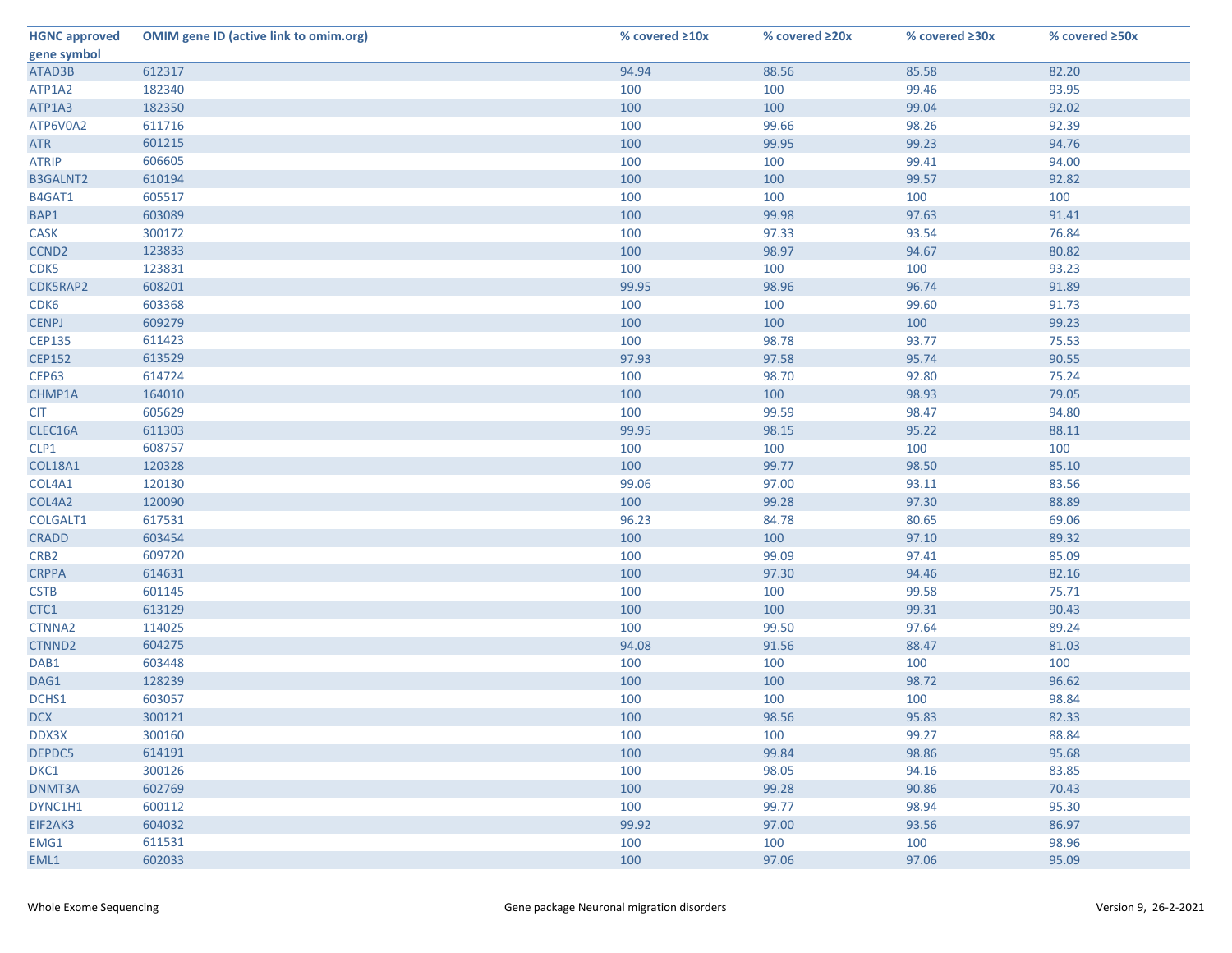| <b>HGNC approved</b> | <b>OMIM gene ID (active link to omim.org)</b> | % covered $\geq 10x$ | % covered ≥20x | % covered ≥30x | % covered ≥50x |
|----------------------|-----------------------------------------------|----------------------|----------------|----------------|----------------|
| gene symbol          |                                               |                      |                |                |                |
| <b>EOMES</b>         | 604615                                        | 100                  | 100            | 93.71          | 83.11          |
| ERCC1                | 126380                                        | 100                  | 98.98          | 91.42          | 54.24          |
| ERCC <sub>2</sub>    | 126340                                        | 100                  | 100            | 99.69          | 90.71          |
| ERCC5                | 133530                                        | 100                  | 98.96          | 95.87          | 87.36          |
| ERCC6                | 609413                                        | 100                  | 99.55          | 98.93          | 96.63          |
| <b>ERMARD</b>        | 615532                                        | 100                  | 98.91          | 97.39          | 91.08          |
| FAT4                 | 612411                                        | 100                  | 99.99          | 99.92          | 99.24          |
| FIG4                 | 609390                                        | 100                  | 100            | 100            | 98.04          |
| <b>FKRP</b>          | 606596                                        | 100                  | 100            | 100            | 97.31          |
| <b>FKTN</b>          | 607440                                        | 100                  | 100            | 99.39          | 91.81          |
| <b>FLNA</b>          | 300017                                        | 100                  | 99.43          | 98.63          | 95.60          |
| FLVCR2               | 610865                                        | 100                  | 100            | 100            | 99.21          |
| FOXC1                | 601090                                        | 95.68                | 89.67          | 84.81          | 72.75          |
| FRMD4A               | 616305                                        | 100                  | 99.61          | 98.19          | 92.15          |
| G3BP1                | 608431                                        | 100                  | 98.05          | 94.53          | 77.26          |
| G3BP2                | No ID                                         | 100                  | 100            | 100            | 97.72          |
| <b>GNAQ</b>          | 600998                                        | 100                  | 100            | 100            | 96.34          |
| <b>HNRNPK</b>        | 600712                                        | 100                  | 99.82          | 96.69          | 86.20          |
| IBA57                | 615316                                        | 100                  | 100            | 100            | 100            |
| IER3IP1              | 609382                                        | 100                  | 100            | 100            | 94.28          |
| IFIH1                | 606951                                        | 100                  | 100            | 100            | 97.67          |
| <b>INTS8</b>         | 611351                                        | 99.52                | 96.98          | 92.72          | 85.42          |
| ITSN1                | 602442                                        | 100                  | 99.35          | 96.68          | 89.32          |
| JAM3                 | 606871                                        | 100                  | 100            | 100            | 97.23          |
| <b>KATNB1</b>        | 602703                                        | 100                  | 100            | 100            | 98.02          |
| KIF11                | 148760                                        | 100                  | 98.12          | 94.21          | 84.38          |
| KIF13B               | 607350                                        | 100                  | 99.90          | 98.79          | 93.69          |
| KIF <sub>2</sub> A   | 602591                                        | 100                  | 99.68          | 95.44          | 84.80          |
| KIF5C                | 604593                                        | 99.73                | 96.86          | 91.87          | 82.45          |
| KIF7                 | 611254                                        | 99.65                | 96.04          | 90.61          | 78.96          |
| <b>KIFBP</b>         | 609367                                        | 100                  | 100            | 100            | 88.42          |
| KNL1                 | 609173                                        | 99.28                | 99.28          | 98.62          | 97.57          |
| <b>KPTN</b>          | 615620                                        | 100                  | 100            | 97.06          | 83.17          |
| L1CAM                | 308840                                        | 100                  | 100            | 99.58          | 93.95          |
| LAMA1                | 150320                                        | 100                  | 100            | 99.64          | 96.22          |
| LAMA <sub>2</sub>    | 156225                                        | 100                  | 99.94          | 99.12          | 93.86          |
| LAMB1                | 150240                                        | 100                  | 100            | 99.63          | 97.11          |
| LAMC1                | 150290                                        | 100                  | 98.97          | 97.38          | 92.15          |
| LAMC3                | 604349                                        | 100                  | 99.07          | 96.44          | 83.66          |
| LARGE1               | 603590                                        | 100                  | 100            | 98.94          | 95.21          |
| LARP7                | 612026                                        | 100                  | 96.99          | 90.87          | 73.88          |
| MACF1                | 608271                                        | 100                  | 99.83          | 98.96          | 94.20          |
| MAP1A                | 600178                                        | 100                  | 100            | 98.97          | 91.76          |
| MCF2L                | 609499                                        | 100                  | 99.82          | 97.64          | 88.53          |
| MCPH1                | 607117                                        | 98.36                | 95.86          | 91.18          | 87.40          |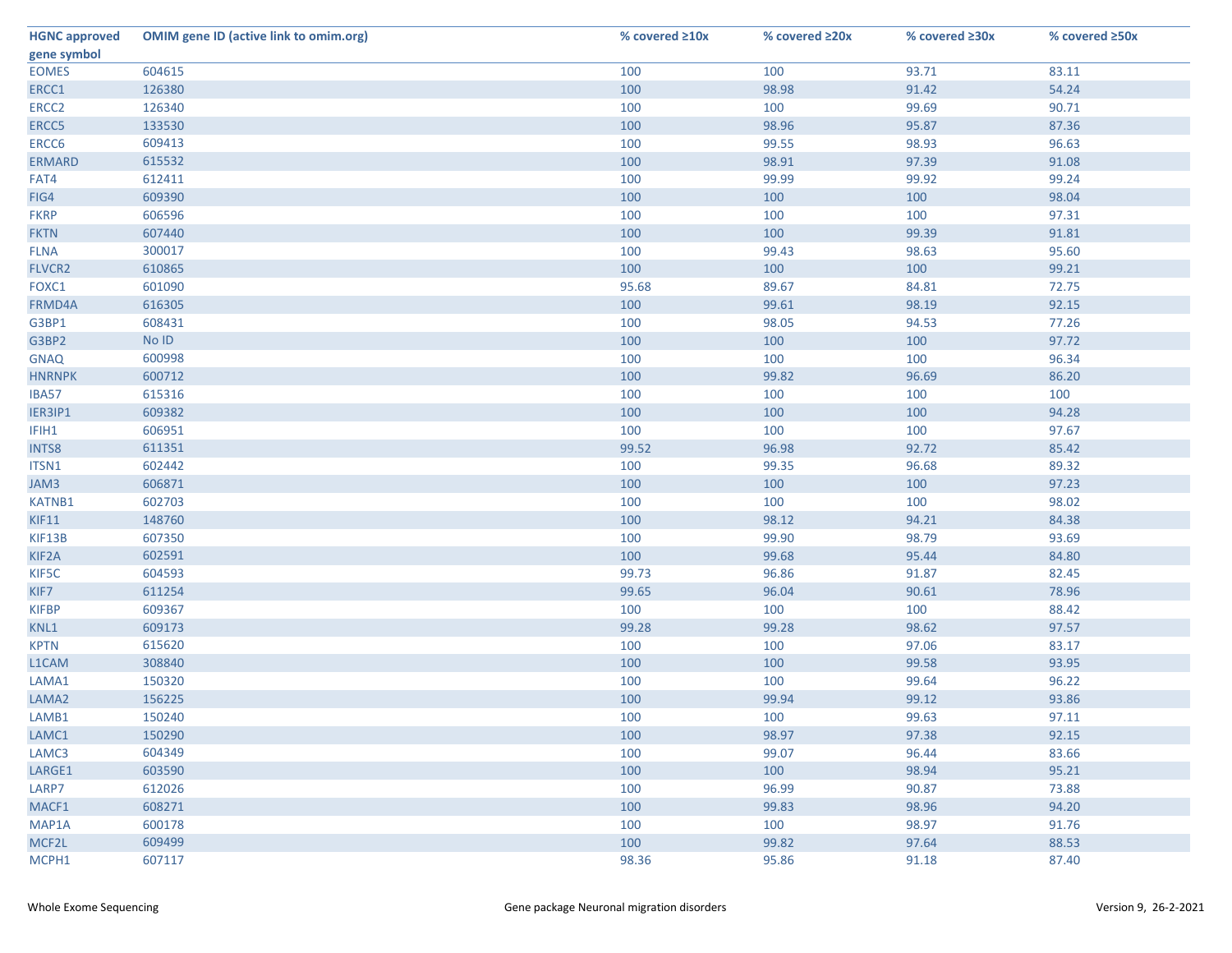| <b>HGNC approved</b> | <b>OMIM gene ID (active link to omim.org)</b> | % covered ≥10x | % covered ≥20x | % covered ≥30x | % covered ≥50x |
|----------------------|-----------------------------------------------|----------------|----------------|----------------|----------------|
| gene symbol          |                                               |                |                |                |                |
| MDGA1                | 609626                                        | 100            | 99.31          | 96.94          | 88.16          |
| MED13                | 603808                                        | 100            | 99.54          | 98.76          | 94.55          |
| MED17                | 603810                                        | 100            | 99.84          | 98.22          | 87.98          |
| MN1                  | 156100                                        | 100            | 100            | 99.94          | 88.92          |
| <b>MPDZ</b>          | 603785                                        | 100            | 100            | 99.71          | 97.15          |
| <b>MTOR</b>          | 601231                                        | 100            | 99.73          | 99.19          | 94.88          |
| <b>MYCN</b>          | 164840                                        | 100            | 100            | 97.62          | 91.49          |
| <b>NBN</b>           | 602667                                        | 100            | 100            | 100            | 96.80          |
| NCAPD2               | 615638                                        | 100            | 100            | 99.56          | 95.26          |
| NCAPD3               | 609276                                        | 100            | 100            | 99.80          | 96.91          |
| <b>NCAPH</b>         | 602332                                        | 100            | 97.27          | 94.31          | 90.50          |
| NCAPH <sub>2</sub>   | 611230                                        | 100            | 100            | 98.78          | 91.91          |
| NDE1                 | 609449                                        | 100            | 100            | 95.71          | 82.83          |
| NEDD4L               | 606384                                        | 100            | 99.41          | 96.38          | 90.03          |
| <b>NFIA</b>          | 600727                                        | 100            | 98.58          | 95.22          | 87.59          |
| NID1                 | 131390                                        | 100            | 100            | 98.95          | 90.57          |
| <b>NIN</b>           | 608684                                        | 100            | 99.86          | 98.83          | 95.18          |
| NPRL2                | 607072                                        | 100            | 100            | 100            | 98.27          |
| NPRL3                | 600928                                        | 100            | 100            | 97.66          | 78.76          |
| <b>NSDHL</b>         | 300275                                        | 100            | 100            | 100            | 89.20          |
| <b>OCLN</b>          | 602876                                        | 72.78          | 71.22          | 63.56          | 47.48          |
| PAFAH1B1             | 601545                                        | 100            | 95.52          | 93.36          | 92.38          |
| PAX6                 | 607108                                        | 100            | 100            | 100            | 99.85          |
| PCDH12               | 605622                                        | 100            | 100            | 99.92          | 95.55          |
| <b>PCNT</b>          | 605925                                        | 100            | 99.35          | 96.70          | 90.36          |
| PHC1                 | 602978                                        | 100            | 99.10          | 92.68          | 85.01          |
| <b>PHGDH</b>         | 606879                                        | 100            | 100            | 99.35          | 93.12          |
| PI4KA                | 600286                                        | 100            | 98.18          | 94.78          | 88.52          |
| PIK3CA               | 171834                                        | 100            | 100            | 99.94          | 97.86          |
| PIK3R2               | 603157                                        | 93.24          | 90.46          | 88.47          | 84.00          |
| PLK4                 | 605031                                        | 100            | 100            | 99.26          | 95.79          |
| <b>PNKP</b>          | 605610                                        | 100            | 99.95          | 98.30          | 91.85          |
| POLR3B               | 614366                                        | 100            | 100            | 99.10          | 97.16          |
| POMGNT1              | 606822                                        | 100            | 100            | 100            | 98.92          |
| POMT1                | 607423                                        | 100            | 100            | 98.66          | 94.11          |
| POMT <sub>2</sub>    | 607439                                        | 100            | 100            | 99.66          | 93.95          |
| PRUNE1               | 617413                                        | 100            | 100            | 100            | 100            |
| PSAT1                | 610936                                        | 100            | 100            | 98.22          | 89.15          |
| <b>PSPH</b>          | 172480                                        | 100            | 96.26          | 90.32          | 72.97          |
| <b>PTEN</b>          | 601728                                        | 100            | 100            | 100            | 100            |
| PTF1A                | 607194                                        | 100            | 91.46          | 78.32          | 50.63          |
| PYCR2                | 616406                                        | 100            | 100            | 96.85          | 77.33          |
| QARS1                | 603727                                        | 100            | 100            | 100            | 97.54          |
| <b>RAB18</b>         | 602207                                        | 97.51          | 89.83          | 86.24          | 75.72          |
| RAB3GAP1             | 602536                                        | 100            | 100            | 100            | 97.96          |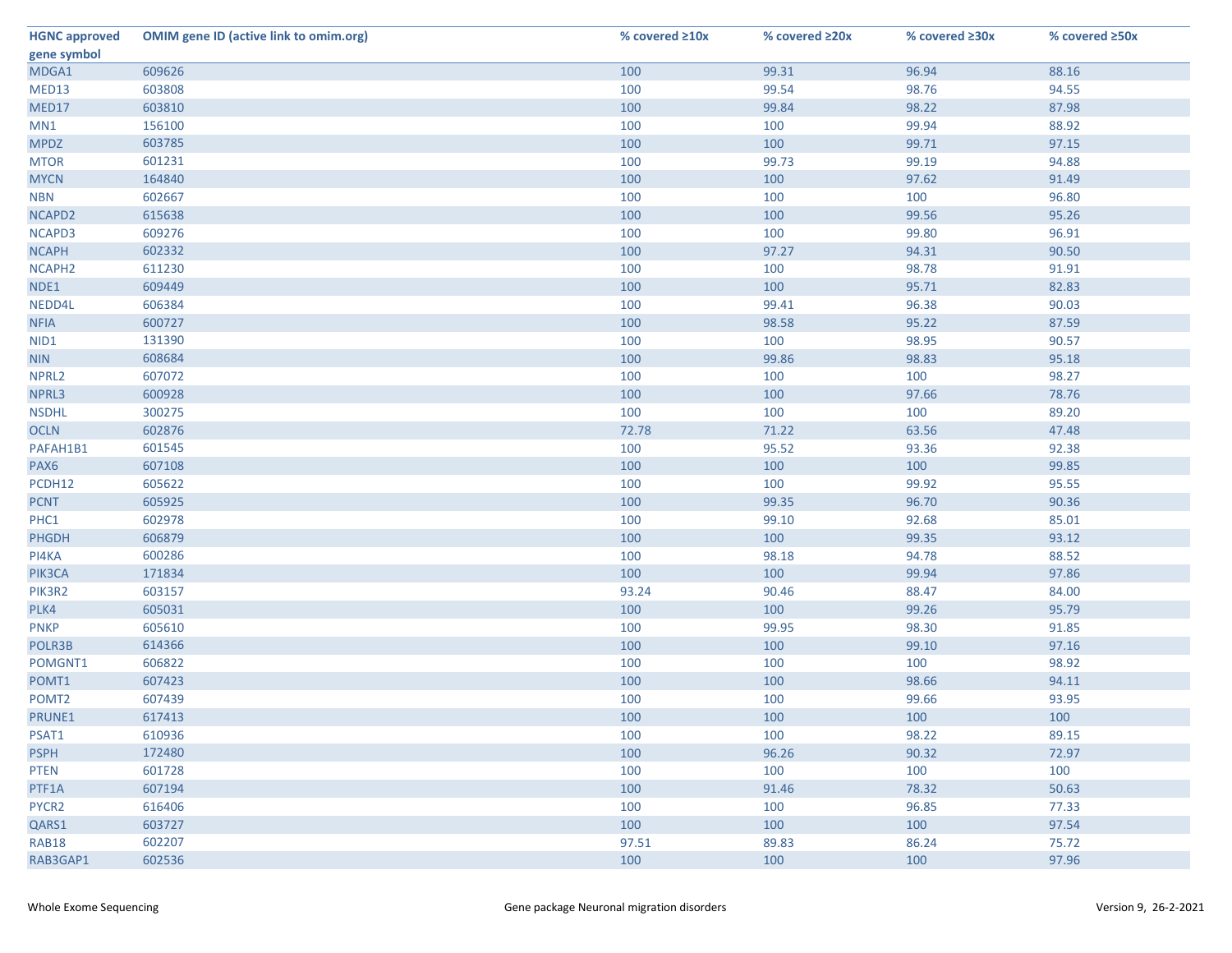| <b>HGNC approved</b> | <b>OMIM gene ID (active link to omim.org)</b> | % covered ≥10x   | % covered ≥20x | % covered ≥30x | % covered ≥50x |
|----------------------|-----------------------------------------------|------------------|----------------|----------------|----------------|
| gene symbol          |                                               |                  |                |                |                |
| RAB3GAP2             | 609275                                        | 100              | 98.46          | 98.05          | 94.92          |
| <b>RAD50</b>         | 604040                                        | 100              | 98.40          | 92.28          | 77.78          |
| RARS2                | 611524                                        | 100              | 99.98          | 99.18          | 96.73          |
| RBBP8                | 604124                                        | 100              | 99.77          | 98.87          | 92.85          |
| <b>RBM10</b>         | 300080                                        | 100              | 99.32          | 96.80          | 89.28          |
| <b>RELN</b>          | 600514                                        | 100              | 99.99          | 99.49          | 95.45          |
| <b>RHEB</b>          | 601293                                        | 92.42            | 89.89          | 89.04          | 72.40          |
| RNASEH2A             | 606034                                        | 100              | 100            | 98.86          | 85.19          |
| RNASEH2B             | 610326                                        | 100              | 91.35          | 91.35          | 91.35          |
| RNASEH2C             | 610330                                        | 100              | 100            | 100            | 97.20          |
| RNASET2              | 612944                                        | 100              | 98.58          | 94.83          | 82.01          |
| RNU4ATAC             | 601428                                        | No coverage data |                |                |                |
| ROBO <sub>3</sub>    | 608630                                        | 100              | 99.62          | 97.14          | 82.24          |
| RTEL1                | 608833                                        | 100              | 100            | 99.24          | 90.23          |
| <b>RTTN</b>          | 610436                                        | 100              | 100            | 99.58          | 92.62          |
| RXYLT1               | 605862                                        | 100              | 100            | 100            | 100            |
| SAMHD1               | 606754                                        | 100              | 100            | 100            | 99.98          |
| SCN3A                | 182391                                        | 100              | 100            | 100            | 98.05          |
| SHANK3               | 606230                                        | 94.15            | 88.94          | 81.69          | 65.49          |
| SHOC2                | 602775                                        | 100              | 100            | 100            | 97.82          |
| <b>SLC25A19</b>      | 606521                                        | 100              | 100            | 99.26          | 96.25          |
| <b>SLC35A2</b>       | 314375                                        | 100              | 100            | 95.84          | 84.43          |
| SMPD4                | 610457                                        | 100              | 98.90          | 96.31          | 84.36          |
| SNAP29               | 604202                                        | 100              | 100            | 100            | 92.79          |
| SRPX2                | 300642                                        | 100              | 100            | 98.81          | 94.55          |
| <b>STAMBP</b>        | 606247                                        | 100              | 100            | 100            | 98.38          |
| <b>STIL</b>          | 181590                                        | 100              | 100            | 100            | 98.86          |
| <b>STRADA</b>        | 608626                                        | 100              | 100            | 100            | 94.98          |
| <b>TBC1D20</b>       | 611663                                        | 98.94            | 93.43          | 93.43          | 92.99          |
| <b>TBC1D24</b>       | 613577                                        | 100              | 100            | 99.15          | 96.48          |
| TBC1D7               | 612655                                        | 100              | 100            | 100            | 97.82          |
| TBR1                 | 604616                                        | 100              | 100            | 100            | 97.69          |
| TMTC3                | 617218                                        | 100              | 99.25          | 95.90          | 85.39          |
| TMX2                 | 616715                                        | 100              | 100            | 100            | 100            |
| <b>TRAIP</b>         | 605958                                        | 100              | 100            | 100            | 100            |
| TREX1                | 606609                                        | 100              | 100            | 100            | 100            |
| TSC1                 | 605284                                        | 100              | 100            | 100            | 98.90          |
| TSC <sub>2</sub>     | 191092                                        | 100              | 100            | 99.62          | 95.03          |
| <b>TSEN54</b>        | 608755                                        | 95.91            | 95.77          | 93.60          | 83.12          |
| <b>TUBA1A</b>        | 602529                                        | 100              | 100            | 100            | 100            |
| <b>TUBA8</b>         | 605742                                        | 98.41            | 98.41          | 98.41          | 97.65          |
| <b>TUBB</b>          | 191130                                        | 100              | 100            | 100            | 95.10          |
| <b>TUBB2A</b>        | 615101                                        | 100              | 90.88          | 80.64          | 65.62          |
| <b>TUBB2B</b>        | 612850                                        | 100              | 93.85          | 81.98          | 68.13          |
| TUBB3                | 602661                                        | 100              | 99.79          | 94.62          | 94.62          |